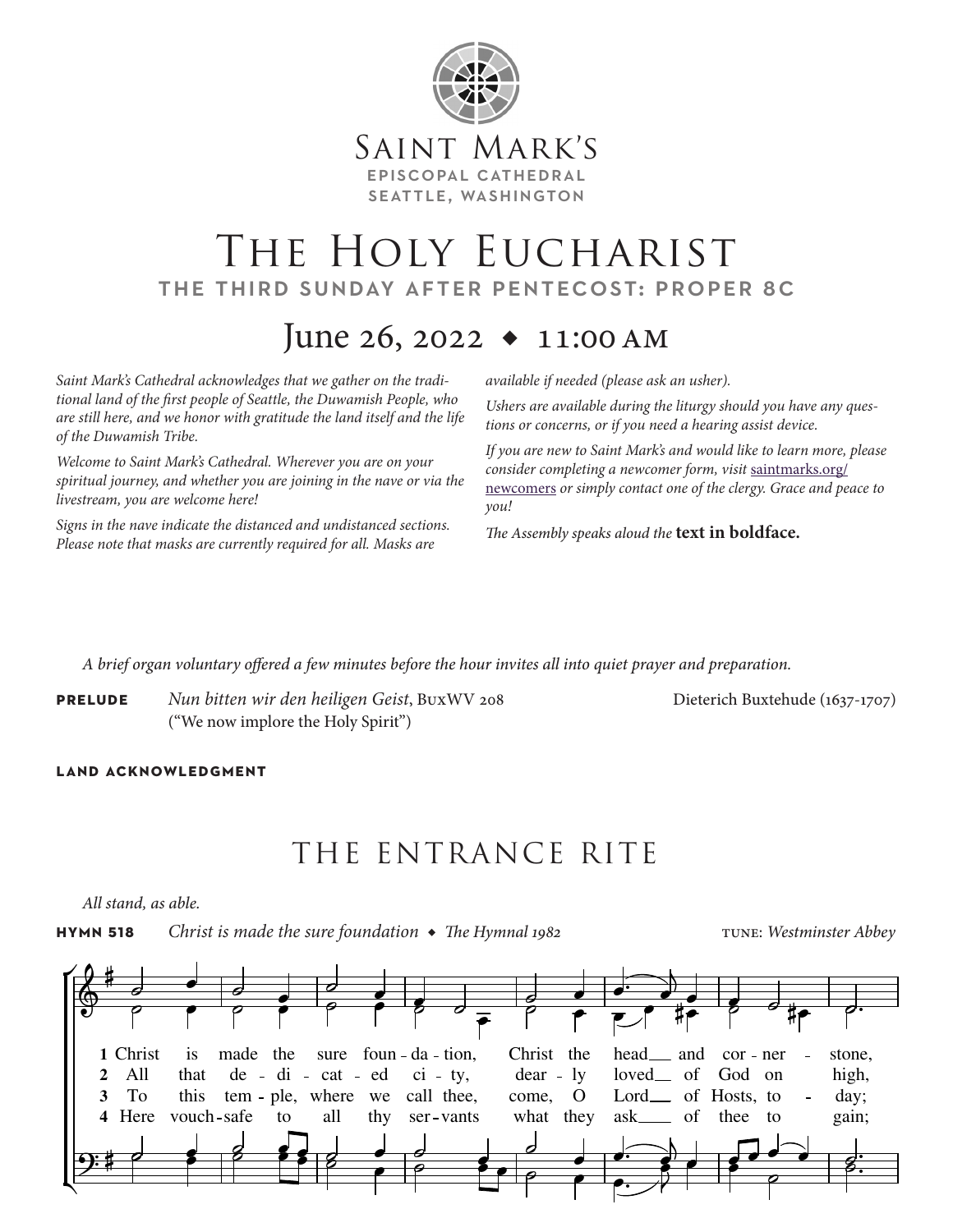

**opening acclamation** *Enriching Our Worship 1,* p. 50

Blessed be the one, holy, and living God. **Glory to God for ever and ever.**

# **collect for purity**

ALMIGHTY GOD, to you all hearts are open, all desires known, and from you no secrets are hid: Cleanse<br>the thoughts of our hearts by the inspiration of your Holy Spirit, that we may perfectly love you, and worthily magnify your holy Name; through Christ our Lord. **Amen.**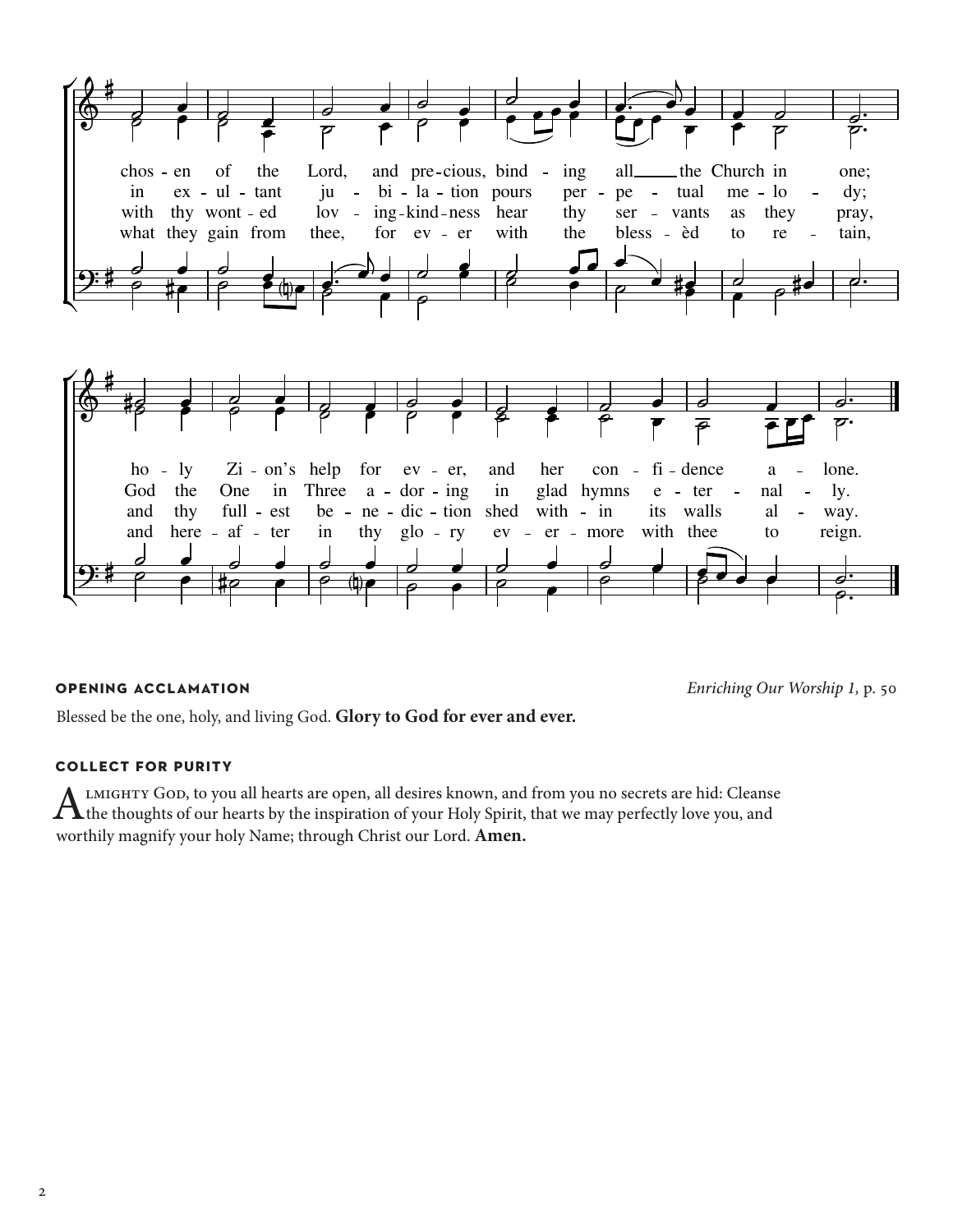**song of praise** *Gloria in excelsis* John Rutter (b. 1945)



### **collect of the day** *The third Sunday after Pentecost: Proper 8C The Book of Common Prayer,* p. 230

God be with you. **And also with you.** Let us pray.

ALMIGHTY GOD, you have built your Church upon the foundation of the apostles and prophets, Jesus<br>Christ himself being the chief cornerstone: Grant us so to be joined together in unity of spirit by their teaching, that we may be made a holy temple acceptable to you; through Jesus Christ our Lord, who lives and reigns with you and the Holy Spirit, one God, for ever and ever. **Amen.**

*Please be seated for the readings.*

# THE LITURGY OF THE WORD

### **reading** *2 Kings 2:1-2,6-14*

THEN the LORD was about to take Elijah up to heaven by a whirlwind, Elijah and Elisha were on their way from Gilgal. Elijah said to Elisha, "Stay here; for the Lord has sent me as far as Bethel." But Elisha said, "As the LORD lives, and as you yourself live, I will not leave you." So they went down to Bethel.

Then Elijah said to him, "Stay here; for the LORD has sent me to the Jordan." But he said, "As the LORD lives, and as you yourself live, I will not leave you." So the two of them went on. Fifty men of the company of prophets also went, and stood at some distance from them, as they both were standing by the Jordan. Then Elijah took his mantle and rolled it up, and struck the water; the water

was parted to the one side and to the other, until the two of them crossed on dry ground.

of Israel and its horsemen!" But when he could no longer see him,  $\frac{3}{3}$ When they had crossed, Elijah said to Elisha, "Tell me what I may do for you, before I am taken from you." Elisha said, "Please let me inherit a double share of your spirit." He responded, "You have asked a hard thing; yet, if you see me as I am being taken from you, it will be granted you; if not, it will not." As they continued walking and talking, a chariot of fire and horses of fire separated the two of them, and Elijah ascended in a whirlwind into heaven. Elisha kept watching and crying out, "Father, father! The chariots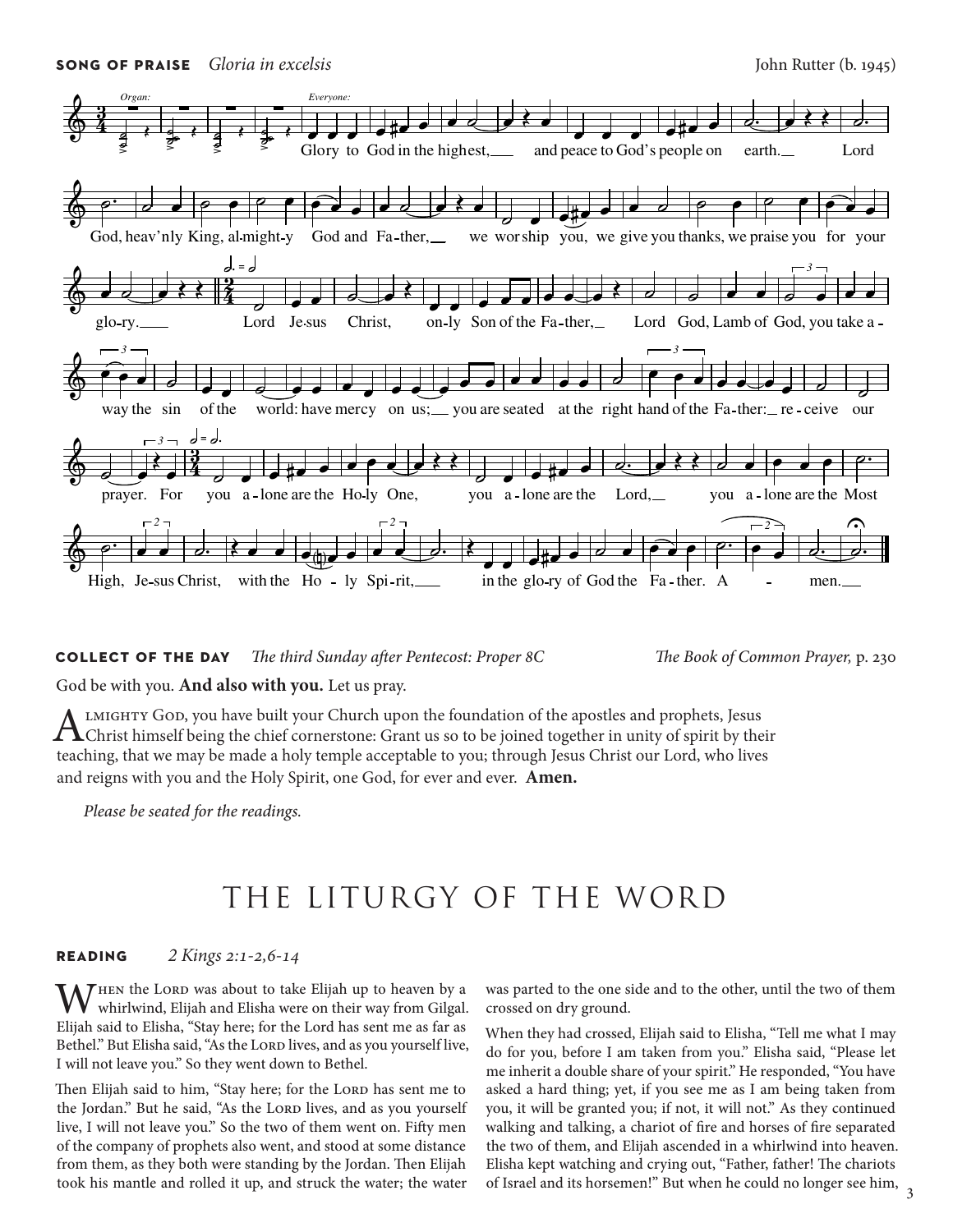he grasped his own clothes and tore them in two pieces.

water, the water was parted to the one side and to the other, and Elisha went over.

He picked up the mantle of Elijah that had fallen from him, and went back and stood on the bank of the Jordan. He took the mantle of Elijah that had fallen from him, and struck the water, saying, "Where is the LORD, the God of Elijah?" When he had struck the

Hear what the Spirit is saying to God's people. **Thanks be to God.**

# **PSALM** *Psalm 77:1-2,11-20* • *Voce mea ad Dominum* Simplified Anglican Chant

*The organist introduces the chant; all chant the Psalm as indicated.*



 $\prod_{i=1}^{\infty} \text{Will crya} \text{ loud} \text{and} \text{ } \text{I} \text{ will } \text{'} \text{ hear me.}$ In the day of my trouble I sought the / LORD; \* my hands were stretched out by night and did not tire; The sound of your thunder was i I refused to be / comforted. I refused to be / comforted. This sought world; the vermission is granted to include the vermission of songs. No other permission or some permission of songs. No other permanent collection of songs. No other permission of for discussed to be, confidence. When  $\frac{1}{2}$  corresponding by the publishers for the publishers for the publishers for the publishers for the publishers for the publishers for the publishers for the publishers for the p

I will remember the works of the / LORD, \* and call to mind your wonders of / old time. Your way was in the sea, I will meditate on all your / acts  $*$ and ponder your mighty / deeds.

Your way, O God, is / holy; \* who is so great a god as / our God? You are the God who works / wonders  $*$ and have declared your power among the / peoples.

By your strength you have redeemed your / people, \* the children of Jacob and / Joseph.

The waters saw you, O God;

 the waters saw you and / trembled; \* the very depths were / shaken.

# **reading** *Galatians 5:1,13-25*

 $\mathbf F$  or freedom Christ has set us free. Stand firm, therefore, and do not submit again to a yoke of slavery.

For you were called to freedom, brothers and sisters; only do not use your freedom as an opportunity for self-indulgence, but through love become slaves to one another. For the whole law is summed up in a single commandment, "You shall love your neighbor as yourself." If, however, you bite and devour one another, take care that you are not consumed by one another.

Live by the Spirit, I say, and do not gratify the desires of the flesh. For what the flesh desires is opposed to the Spirit, and what the Spirit desires is opposed to the flesh; for these are opposed to each other, to prevent you from doing what you want. But if you are led by the Spirit, you are not subject to the law. Now the works of

The clouds poured out water; the skies / thundered; \* your arrows flashed to and / fro; The sound of your thunder was in the whirlwind; the earth trembled and / shook.

Your way was in the sea, and your paths in the great / waters, \* yet your footsteps were not / seen. You led your people like a / flock \* by the hand of Moses and / Aaron.

*The Hymnal 1982* #s-411*;* © 1979, Robert Knox Kennedy.

the flesh are obvious: fornication, impurity, licentiousness, idolatry, sorcery, enmities, strife, jealousy, anger, quarrels, dissensions, factions, envy, drunkenness, carousing, and things like these. I am warning you, as I warned you before: those who do such things will not inherit the kingdom of God.

By contrast, the fruit of the Spirit is love, joy, peace, patience, kindness, generosity, faithfulness, gentleness, and self-control. There is no law against such things. And those who belong to Christ Jesus have crucified the flesh with its passions and desires. If we live by the Spirit, let us also be guided by the Spirit.

Hear what the Spirit is saying to God's people.

**Thanks be to God.**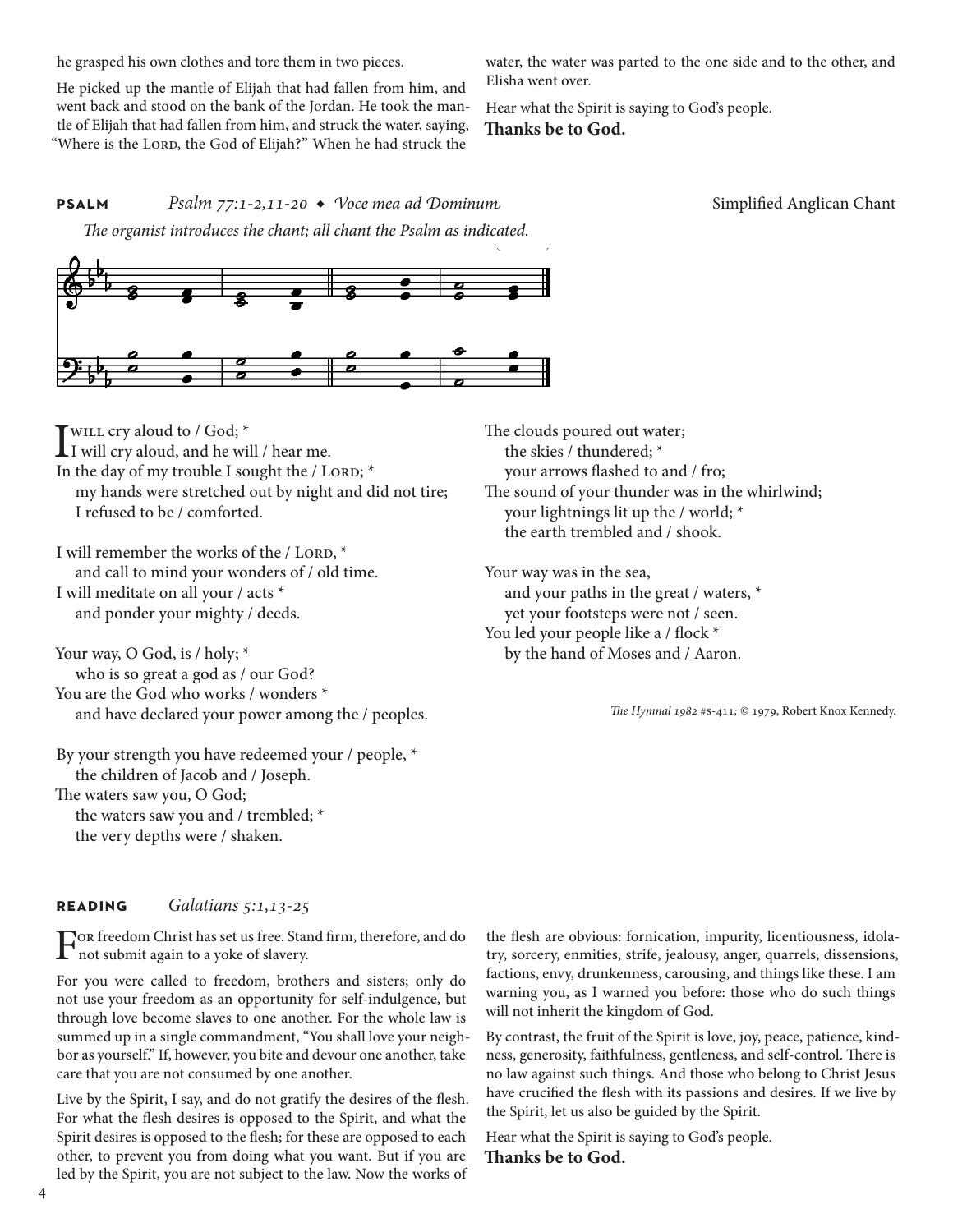*After a brief silence the Presider stands; all rise, as able, for the proclamation of the Gospel.*





Phrase 1 of each stanza may be sung by one group, with a contrasted group singing phrase 2, and all joining for the final phrase.

Words: Carl P. Daw, Jr. (b. 1944) Copyright ©1982, Carl P. Daw, Jr. Music: Bridegroom, Peter Cutts (b. 1937) Copyright ©1969, Hope Publishing Company. All rights reserved. Used with permission.

# **the holy gospel** *Luke 9:51-62*

The Holy Gospel of our Lord Jesus Christ according to Luke. **Glory to you, Lord Christ.**

 $\bigvee$  HEN the days drew near for Jesus to be taken up, he set his face to go to Jerusalem. And he sent messengers ahead of him. On their way they entered a village of the Samaritans to make ready for him; but they did not receive him, because his face was set toward Jerusalem. When his disciples James and John saw it, they said, "Lord, do you want us to command fire to come down from heaven and consume them?" But he turned and rebuked them. Then they went on to another village.

As they were going along the road, someone said to him, "I will fol-

low you wherever you go." And Jesus said to him, "Foxes have holes, and birds of the air have nests; but the Son of Man has nowhere to lay his head." To another he said, "Follow me." But he said, "Lord, first let me go and bury my father." But Jesus said to him, "Let the dead bury their own dead; but as for you, go and proclaim the kingdom of God." Another said, "I will follow you, Lord; but let me first say farewell to those at my home." Jesus said to him, "No one who puts a hand to the plow and looks back is fit for the kingdom of God."

The Gospel of the Lord. **Praise to you, Lord Christ.**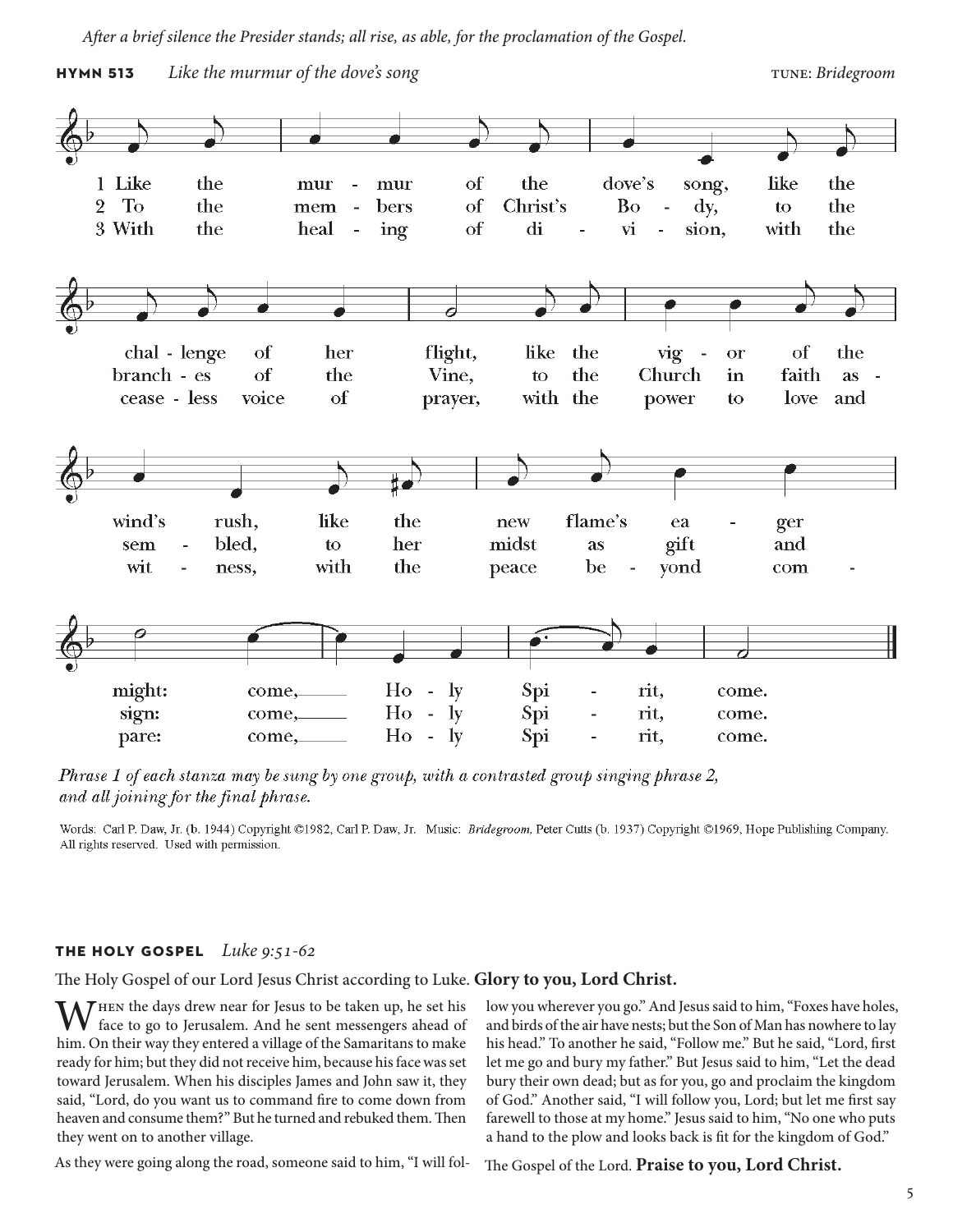*Following the homily, the assembly is invited into a period of silence, reflecting on the scriptures and sermon. Please stand, as able, when the Presider stands to introduce the Creed.*

- **We believe in one God, the Father, the Almighty, Maker of heaven and earth, of all that is, seen and unseen.**
- **We believe in one Lord, Jesus Christ, the only Son of God, eternally begotten of the Father, God from God, Light from Light, true God from true God, begotten, not made, of one Being with the Father. Through him all things were made. For us and for our salvation he came down from heaven: by the power of the Holy Spirit he became incarnate from the Virgin Mary; and was made man. For our sake he was crucified under Pontius Pilate; he suffered death and was buried. On the third day**

## **the nicene creed** *The Book of Common Prayer,* p. 358

**he rose again in accordance with the scriptures; he ascended into heaven and is seated at the right hand of the Father. He will come again in glory to judge the living and the dead, and his kingdom will have no end.**

**We believe in the Holy Spirit, the Lord, the giver of life, who proceeds from the Father and the Son. With the Father and the Son he is worshiped and glorified. He has spoken through the Prophets. We believe in one holy catholic and apostolic Church. We acknowledge one baptism for the forgiveness of sins. We look for the resurrection of the dead, and the life of the world to come. Amen.**

# **prayers of the people**

## *After each petition:*

Creator God, **awaken us to your presence and love.** *The Presider concludes the prayers with a collect; all respond:* **Amen.**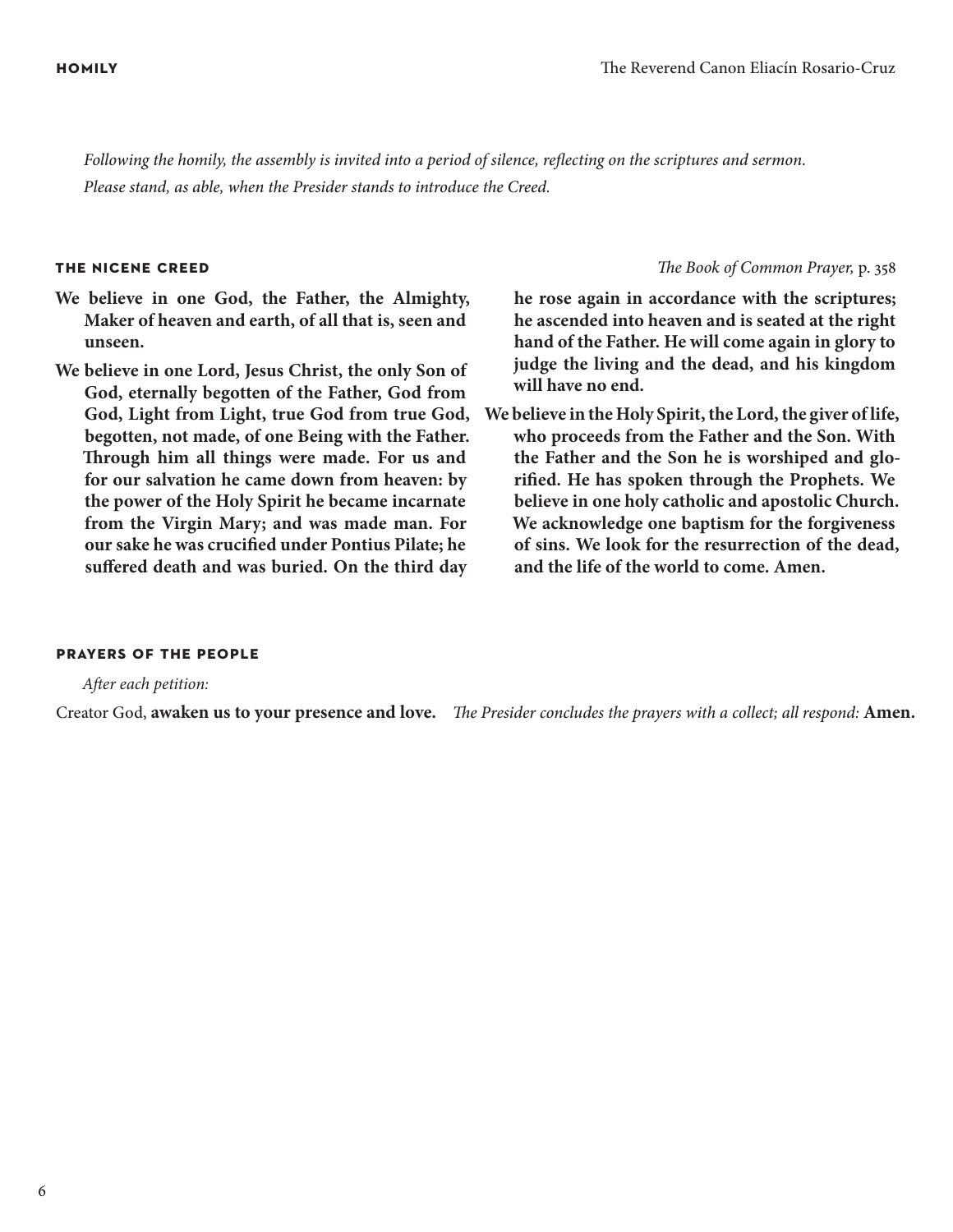### **confession & absolution** *Enriching Our Worship 1,* p. 56

Let us confess our sins to God.

*Silence is kept. You are invited to stand or kneel for the confession.*

God of all mercy, **we confess that we have sinned against you, opposing your will in our lives. We have denied your goodness in each other, in ourselves, and in the world you have created. We repent of the evil that enslaves us, the evil we have done, and the evil done on our behalf. Forgive, restore, and strengthen us through our Savior Jesus Christ, that we may abide in your love and serve only your will. Amen.**

*The Presider pronounces God's forgiveness of our sins. All respond:* **Amen.**

# **the peace**

The peace of Christ be always with you. **And also with you.**

*All exchange a sign of peace, respecting others' desires for distance to be maintained.* 

# THE LITURGY OF THE TABLE

# **offertory**

*An offering of money is received. Everyone participating in Saint Mark's Cathedral's worship at this time in any way is invited to make an offering as an expression of gratitude for God's generosity. Together, our gifts make possible this community of welcome, reconciliation and service. All worshipping in person are invited to place their offering in baskets as they are passed through through the rows.* 

Links to donate to Saint Mark's online are located on the livestream page. Visit [saintmarks.org/give,](http://saintmarks.org/give) *or use the Venmo mobile app* (*@SaintMarksCathedralSeattle, or scan the code at right*)*, or visit this link on your mobile device:* <https://venmo.com/saintmarkscathedralseattle>*. If Venmo asks you for a four-digit code, enter 2076.*



*You may also mail your gift to the cathedral:* 1245 10th Ave. E, Seattle,WA 98102.

# $\overline{a}$ **voluntary** *Organ improvisation*

All stand, as able.

**the great thanksgiving** *Eucharistic Prayer 1 Enriching Our Worship 1,* p. 57  $\bullet$ God be with you. And al-so with you.  $\overline{\bullet}$  $\overline{\bullet}$  $\bullet$   $\bullet$   $\bullet$   $\bullet$   $\circ$  $\overline{\bullet}$ be  $\overline{\bullet}$  $^{\circ}$  $\overline{\bullet}$  $\overline{\bullet}$  $\overline{\bullet}$  $\overline{a}$  $\ddot{\phantom{a}}$  Ξ  $\overline{a}$  $\frac{1}{\sqrt{2}}$ et us give thanks to the Lord cur God. It is right to  $\frac{1}{2}$  $\bullet$ them to  $\overline{\bullet}$  $\dddot{\bullet}$  . . . We lift V)<br>O  $\ldots$ the Lord.  $\overline{e}$  Lift V<br>2  $\frac{1}{2}$ up hearts. your  $\frac{1}{2}$  $\overline{\mathcal{O}}$  $\overline{\bullet}$  $\bullet$   $\frac{1}{\sqrt{1-\frac{1}{2}}}\cdot\frac{1}{\sqrt{1-\frac{1}{2}}}\cdot\frac{1}{\sqrt{1-\frac{1}{2}}}\cdot\frac{1}{\sqrt{1-\frac{1}{2}}}\cdot\frac{1}{\sqrt{1-\frac{1}{2}}}\cdot\frac{1}{\sqrt{1-\frac{1}{2}}}\cdot\frac{1}{\sqrt{1-\frac{1}{2}}}\cdot\frac{1}{\sqrt{1-\frac{1}{2}}}\cdot\frac{1}{\sqrt{1-\frac{1}{2}}}\cdot\frac{1}{\sqrt{1-\frac{1}{2}}}\cdot\frac{1}{\sqrt{1-\frac{1}{2}}}\cdot\frac{1}{\sqrt{1-\frac{1}{2}}}\cdot\frac{1$   $\frac{w}{2}$  $\overline{a}$  $\overline{\bullet}$  $\equiv$ Ï up them in the same of to  $\begin{array}{c}\n\hline\n\end{array}$  $\ddot{\phantom{0}}$  $\leq$  $\ddot{\phantom{0}}$  $\overline{\phantom{a}}$   $\mathbb{L}$ Ī  $\frac{1}{\sqrt{2}}$ Ï  $\bullet$ to give God thanks and praise.  $\bullet$  $\bullet$  $\overline{\bullet}$  $\bullet$ Let us give thanks to the Lord our God. It is right  $\overline{\bullet}$ V<br>D . . . . . . . .  $\overline{e}$  $\overline{a}$ <del>. . . . . . . . . .</del>  $\bullet \bullet \bullet$  $\bullet$  $\bullet$  $\bullet$ 

sing:

to

 $\sigma$ .

It is truly right, and good and joyful, to give you thanks, all-holy It is truly right, and good and joyful, to give you thanks, all-holy<br>God, source of life and fountain of mercy. You have filled us and<br>all creation with your blessing and fed us with your constant love; God, source of life and fountain of mercy. You have filled us and<br>all creation with your blessing and fed us with your constant love; you have redeemed us in Jesus Christ and knit us into one body. u have redeemed us in Jesus Christ and

Through your Spirit you replenish us and call us to fullness of life. d Therefore, joining with Angels and Archangels and with the faith-<br>
ful of every generation, we lift our voices with all creation as we ful of every generation, we lift our voices with all creation as we Lord.  $\frac{1}{\sqrt{2}}$ Lord God. our to Italian and Italian and Italian and Italian and Italian and Italian and Italian and Italian and Italian and Italian and Italian and Italian and Italian and Italian and Italian and Italian and Italian and Italian and Ita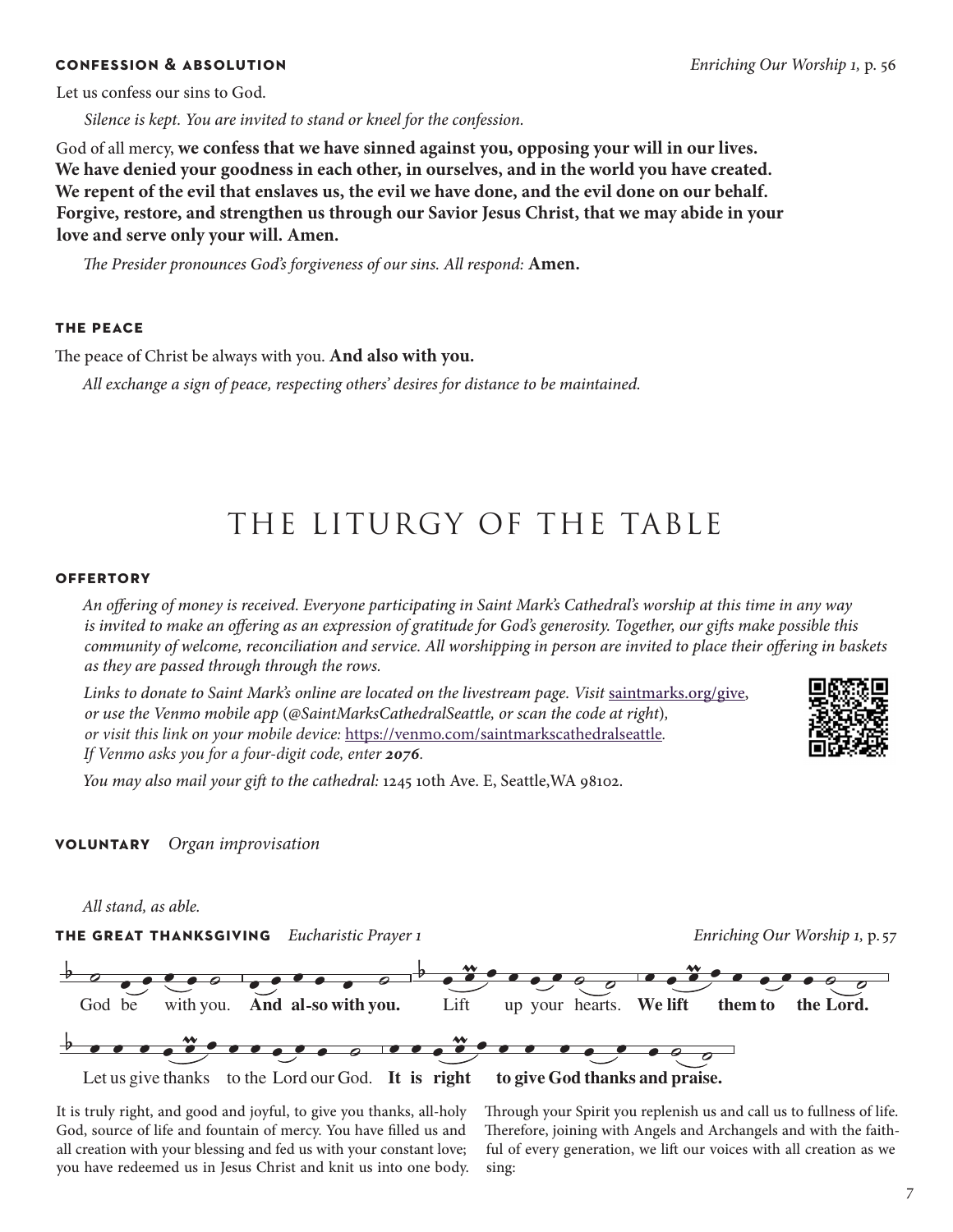# **SANCTUS & BENEDICTUS** *Simple Missa Brevis* **Peter R. Hallock (1924–2014)** Peter R. Hallock (1924–2014)



Blessed are you, gracious God, creator of the universe and giver of life. You formed us in your own image and called us to dwell in your infinite love. You gave the world into our care that we might be your faithful stewards and show forth your bountiful grace.

But we failed to honor your image in one another and in ourselves; we would not see your goodness in the world around us; and so we violated your creation, abused one another, and rejected your love. Yet you never ceased to care for us, and prepared the way of salvation for all people.

Through Abraham and Sarah you called us into covenant with you. You delivered us from slavery, sustained us in the wilderness, and raised up prophets to renew your promise of salvation. Then, in the fullness of time, you sent your eternal Word, made mortal flesh in Jesus. Born into the human family, and dwelling among us, he revealed your glory. Giving himself freely to death on the cross, he triumphed over evil, opening the way of freedom and life.

On the night before he died for us, our Savior Jesus Christ took bread, and when he had given thanks to you, he broke it, and gave it to his friends, and said: "Take, eat: This is my Body which is given for you. Do this for the remembrance of me."

As supper was ending, Jesus took the cup of wine, and when he had given thanks, he gave it to them, and said: "Drink this, all of you: This is my Blood of the new Covenant, which is poured out for you and for all for the forgiveness of sins. Whenever you drink it, do this for the remembrance of me." t<br>T

this for the remembrance of me.<br>Therefore we proclaim the mystery of faith:

# Christ has died. Christ is risen. Christ will come again.

Remembering his death and resurrection, we now present to you from your creation this bread and this wine. By your Holy Spirit from your creation this bread and this wine. By your Holy Spirit may they be for us the Body and Blood of our Savior Jesus Christ. Grant that we who share these gifts may be filled with the Holy Spirit and live as Christ's Body in the world. Bring us into the everlasting heritage of your daughters and sons, that with Mary, Mark, all your saints, past, present, and yet to come, we may praise your all your saints,<br>Name for ever.  $\frac{1}{2}$ 

Through Christ and with Christ and in Christ, in the unity of the Holy Spirit, to you be honor, glory, and praise, for ever and ever.



### **the lord's prayer**

**Our Father in heaven, hallowed be your Name, your kingdom come, your will be done, on earth as in heaven. Give us today our daily bread. Forgive us our sins as we forgive those who sin against us. Save us from the time of trial, and deliver us from evil. For the kingdom, the power, and the glory are yours, now and for ever. Amen.**

*In silence, the Presider breaks the consecrated bread.*

**the breaking of the bread** *The disciples knew the Lord Jesus* Mode 6 melody; adapt. Mason Martens (b. 1933) *The cantor sings the antiphon, all repeat. The cantor sings the verses, all repeating the antiphon as indicated.*



*Verse:* The bread which we break, alleluia, is the communion of the body of Christ. **ANTIPHON** *Verse:* One body are we, alleluia, for though many we share one bread. **ANTIPHON**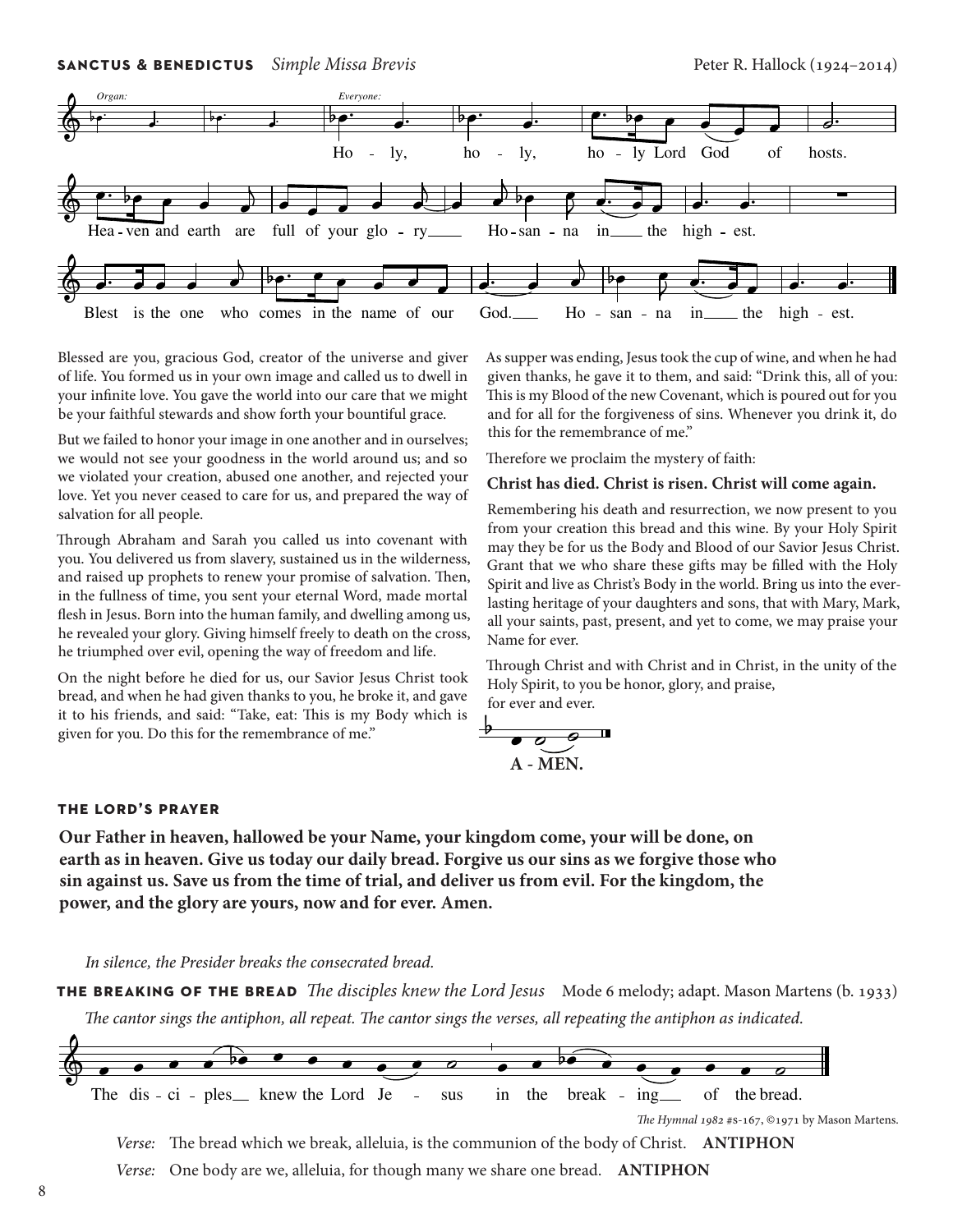# **invitation to communion**

# The Gifts of God for the People of God.

*All may be seated for the time of Communion. All seeking God are welcome at Christ's Table.* 

*Please follow the directions of the Liturgical Ministers. Bread and wine are distributed at standing stations at the head of three aisles. The bread will placed into your outstretched palm taking care not to touch your hand. If you prefer a gluten-free wafer, simply ask for one at the time of Communion. If you wish to receive a blessing instead, please cross your arms in front of your chest.*

*Intinction (dipping the bread in the wine) is not available at this time. If you do not wish to drink from the common cup, please cross your arms in front of your chest as you pass by the chalice. The full grace of the sacrament is received with only the bread.*

*Those worshiping at home are invited to pray:*

**PRAYER AT THE TIME OF COMMUNION** from *Saint Augustine's Prayer Book* (Forward Movement, 2014)

O Christ, I believe that you are truly present in the Holy Sacrament, and, since I cannot at this time receive communion, I pray you to come into my heart. I unite myself with you and embrace you with all my heart, my soul, and my mind. Let nothing separate me from you; let me serve you in this life until, by your grace, I come to your glorious kingdom and unending peace. Amen.

# **voluntary** *Organ improvsation*





Hymn 18 in LEVAS II, An African American Hymnal, Copyright 1993 by The Church Pension Fund Lift Every Voice & Sing II #18, MUSIC: African American Spiritual, arr. R. Nathaniel Dett (1882-1943), words: traditional; © 1993 by The Church Pension Fund.

*The assembly is invited to remain seated for a period of silence, contemplating the gifts of God given and received. Please stand, as able, when the Presider stands and returns to the Altar.*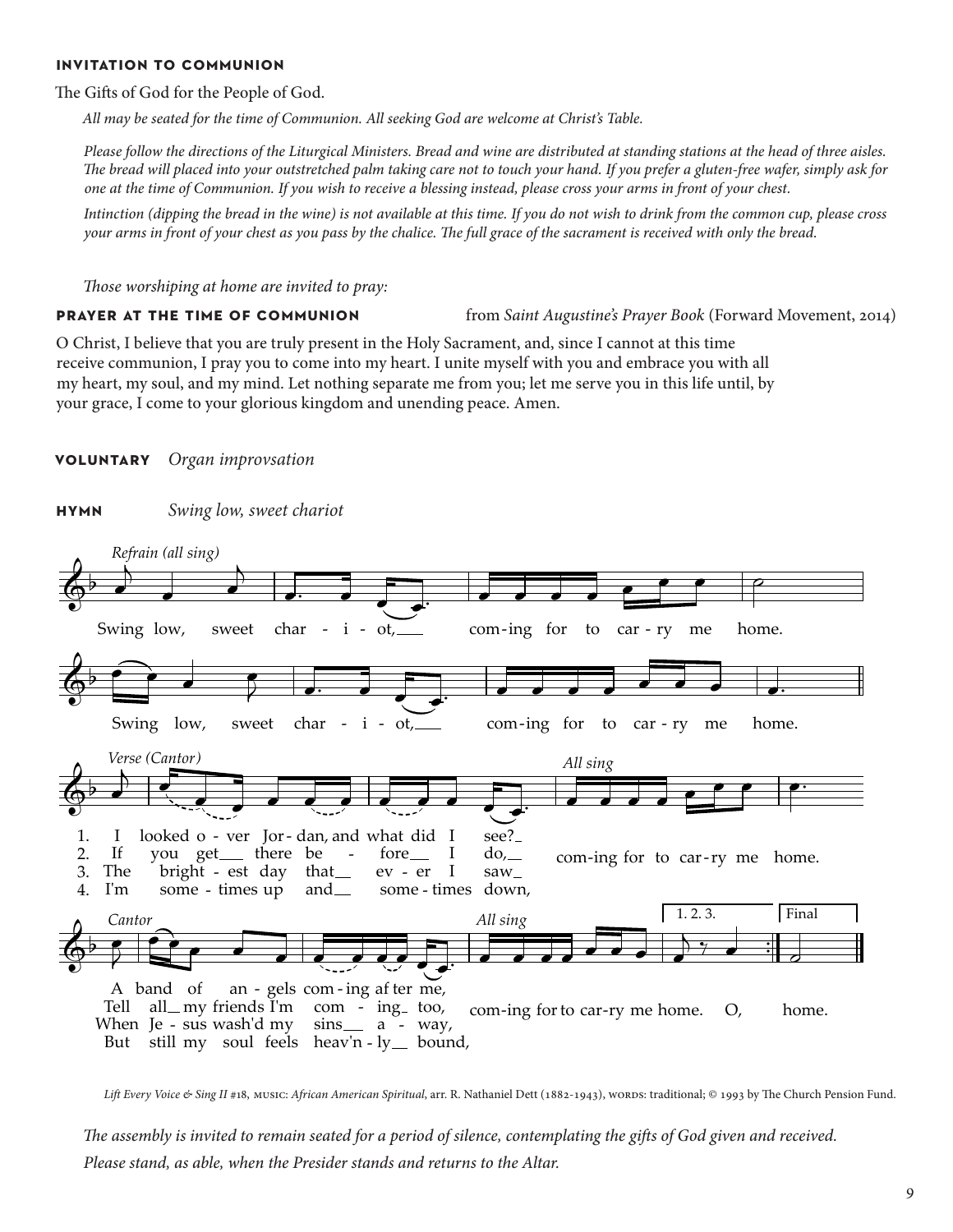# **sending of eucharistic visitors**

*On some Sundays, ministers take Holy Communion to sick or housebound members of the community.* 

One body are we. **For though many, we share one bread and one cup.** Go in peace, bearing holy gifts for holy people.

# **postcommunion prayer** *Enriching Our Worship 1,* p. 69

God of abundance, **you have fed us with the bread of life and cup of salvation; you have united us with Christ and one another; and you have made us one with all your people in heaven and on earth. Now send us forth in the power of your Spirit, that we may proclaim your redeeming love to the world and continue for ever in the risen life of Christ our Savior. Amen.**

**blessing** *The Presider asks God's blessing on the Assembly. All respond:* **Amen.**